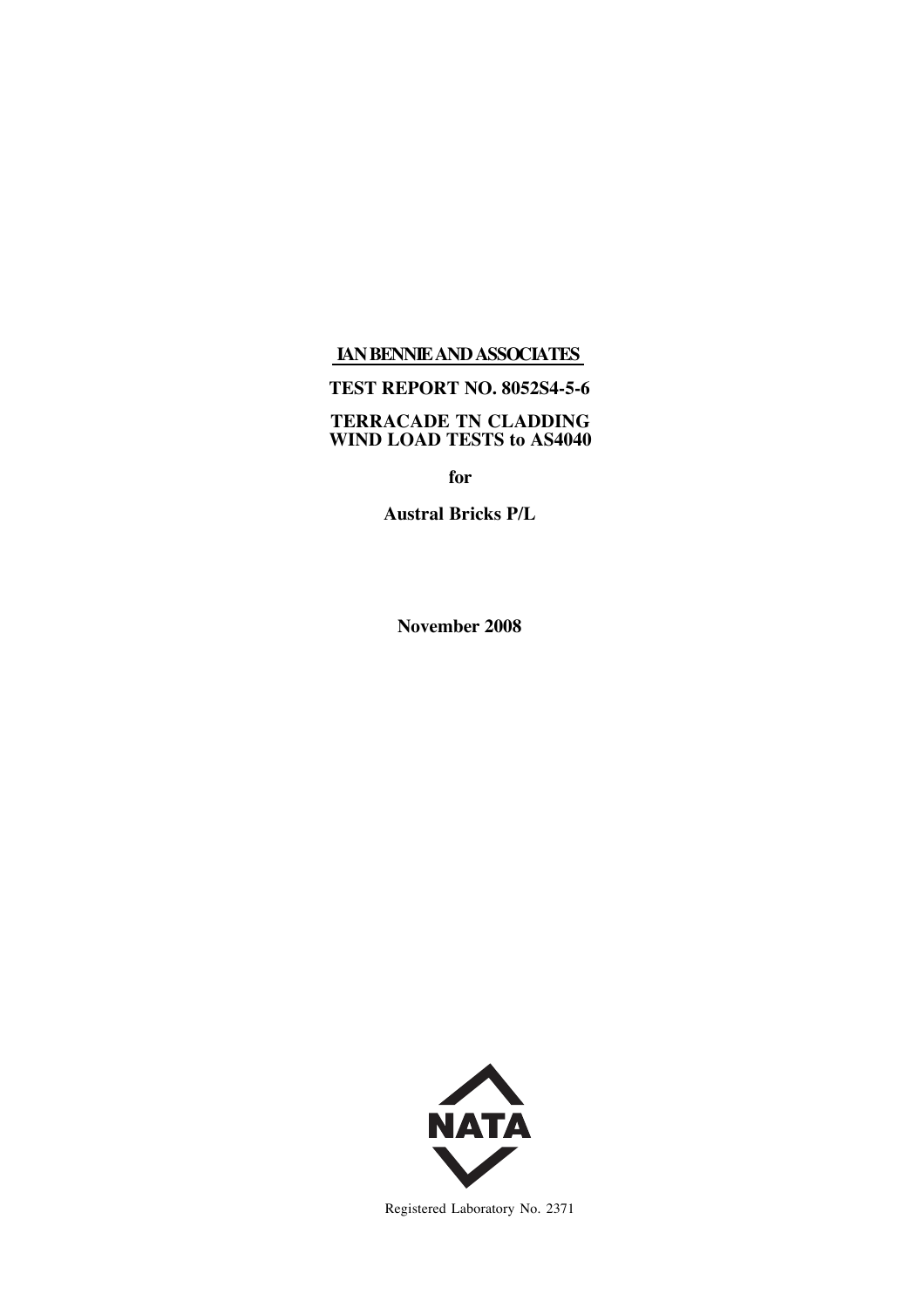**IAN BENNIE & ASSOCIATES PTY. LTD.**

**Building Performance Testing**

**ACN : 007 133 253**



# **TEST REPORT NUMBER 8052S4-5-6**

**Test Client Austral Bricks P/L**

## **Sample**

**Identification** Three samples of Terracade TN Cladding were supplied for testing. The samples measured 1800 mm by 1800 mm and consisted of 3 tiles in width and 6 tiles in height. The tiles were mounted on vertical suspension rails that were fixed to a timber sub-frame. For these samples, a timber frame was fitted along the top edge of the top tiles to prevent them from lifting during the tests. General details of the samples are given in Figure 1. All components of the samples were as detailed in Austral Bricks P/L**,** Terracade TL Technical Manual – Issue A-0106.

Rail Identification (all samples): AUSTRAL-VTNRA27BLK

Tiles: Sample S4 – Tile Batch Number TA 0108 Sample S5 – Tile Batch Number ST 0108 Sample S6 – Tile Batch Number GI 0108

The overall height and Critical Internal Dimension (CID) between the mounting nibs of each tile was measured by Austral prior to delivery to the Laboratory. These measurements are included with the test results for each sample.

**Test Method** Negative wind load strength limit state testing was conducted in accordance with AS4040 Methods of testing sheet roof and wall cladding, Method 3: Resistance to wind pressures for cyclone regions. As the final static pressure stage of Method 3 is the same duration as required in Method 2: Resistance to wind pressures for non-cyclone regions, the result of the final stage is also evaluated for non-cyclone regions.

> For the purpose of the tests, a thin plastic film was installed over the front of the suspension rails immediately behind the tiles. This film provided the air

> > IBA Report: 8052S4-5-6 - Page 1 of 7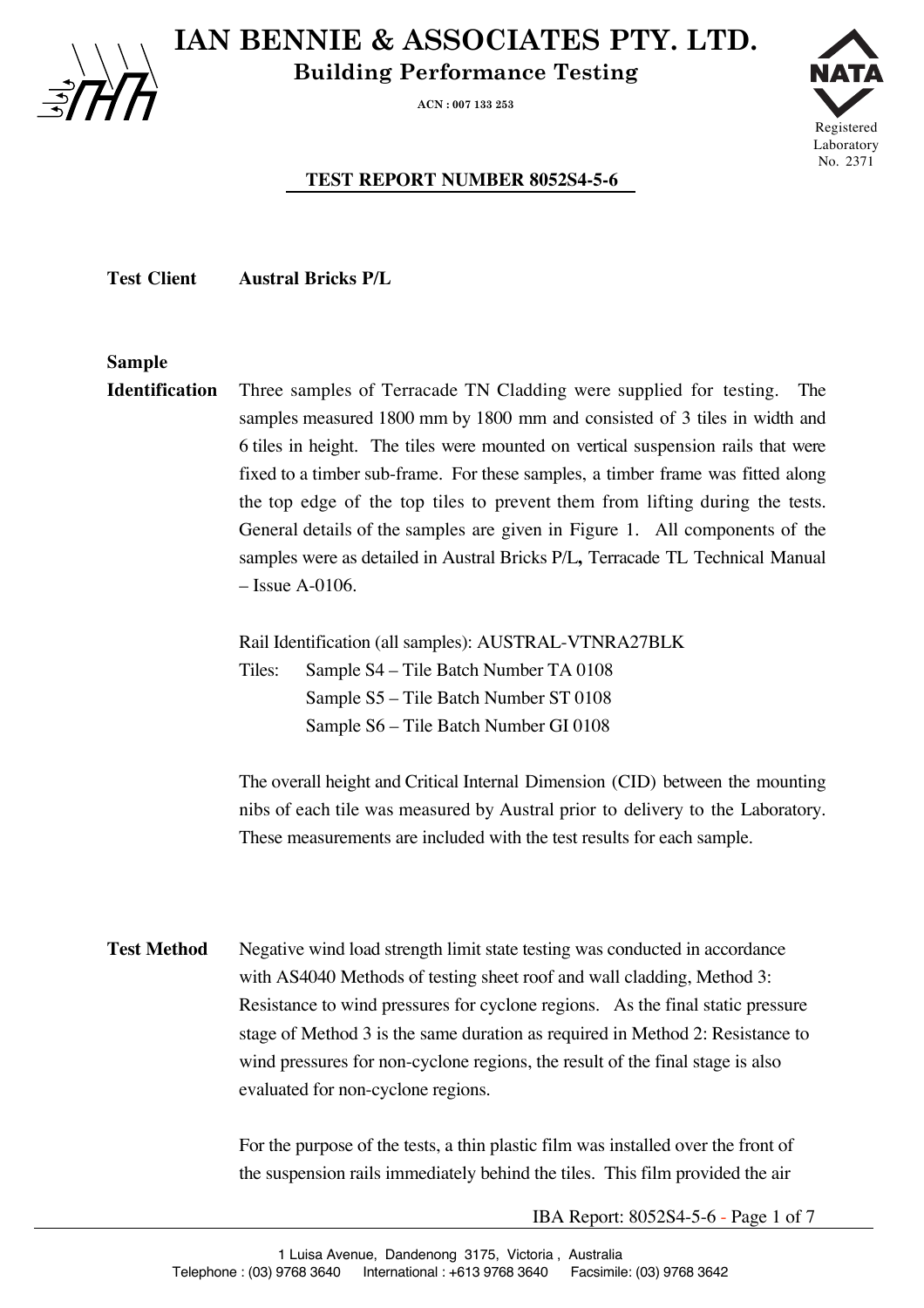seal for uniformly distributed air pressure loads applied from behind the sample.

Subsequent to the negative wind load testing, one of the samples, S5, was subjected to positive wind loading. For the purpose of this test, a thin plastic film was installed over the front of the tiles. This film provided the air seal for uniformly distributed air suction loads applied from behind the sample.

**Procedure:** AS4040.3 nominates a sequence of fatigue cycling based on the Ultimate Strength Limit State Pressure  $(P_t)$  as follows:

> 8000 cycles........... 0 to 0.40 Pt 2000 cycles........... 0 to 0.50 Pt 200 cycles............. 0 to 0.65 Pt

This fatigue test is then followed by a static test at 1.3 times the Ultimate Limit State Pressure for a period of 1 minute. Where two identical samples are tested AS4040.3 nominates the static pressure is reduced to  $1.2$   $P_t$  and to  $1.0$  $P_t$  when 3 samples are tested. Once this pressure had been the pressure was increased until either failure occurred or the maximum capacity of the test equipment was reached.

**Nominated Strength Limit State Pressure:** -4.4 kPa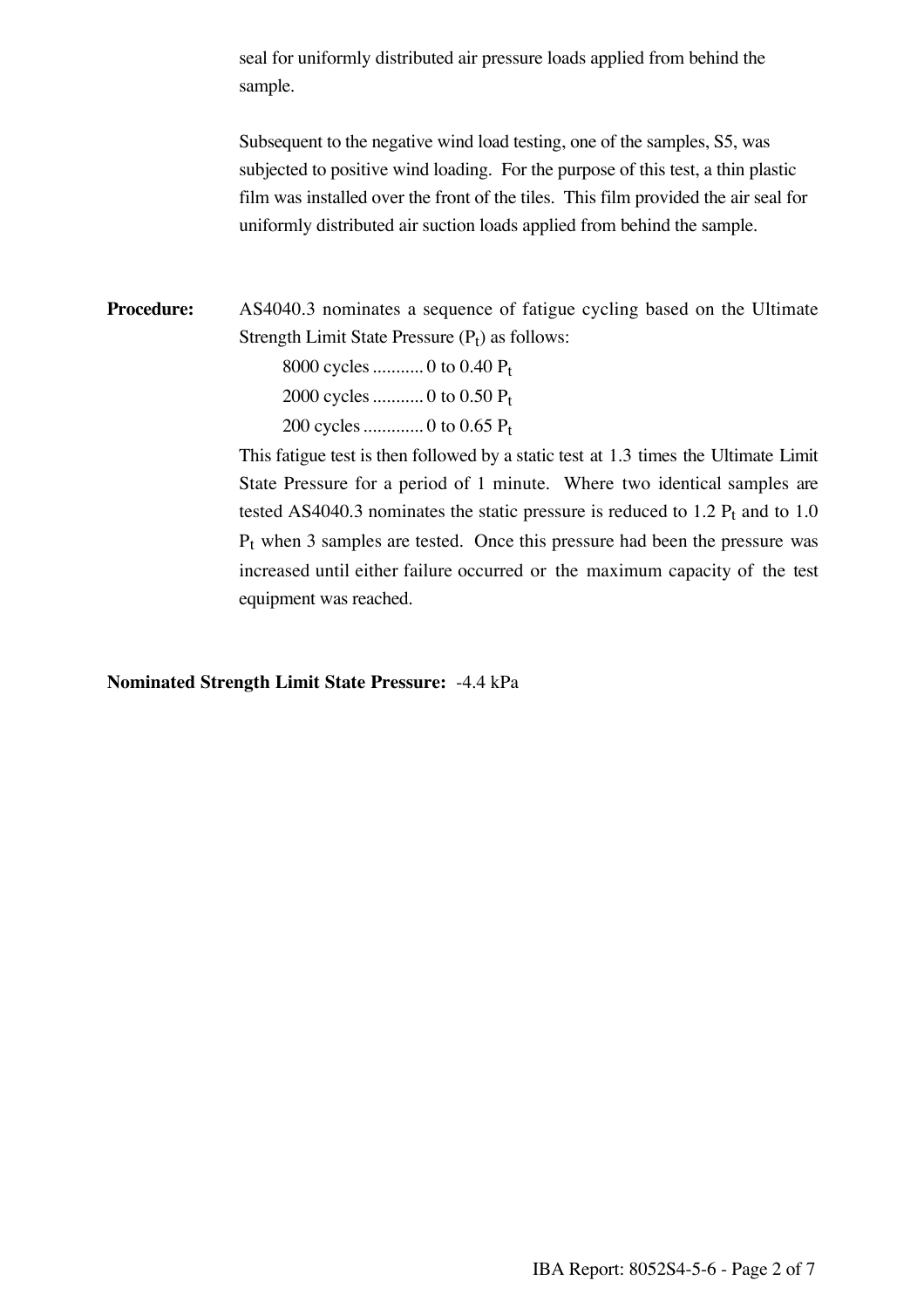## **TEST RESULTS**

#### **Sample S4 – Tile Batch TA 0108**

Test Location: IBA Test Centre **Test Date(s):** 7 October 2008. Dandenong, Melbourne.

#### **Tile Dimensions:**

| 309.2 | 309.4 | 309.3 |
|-------|-------|-------|
| 255.1 | 254.8 | 254.4 |
| 309.3 | 309.3 | 309.1 |
| 255.9 | 256.1 | 255.8 |
| 309.7 | 309.3 | 309.4 |
| 255.7 | 255.7 | 255.6 |
| 309.3 | 309.0 | 309.1 |
| 255.7 | 255.2 | 255.4 |
| 309.3 | 309.2 | 309.5 |
| 255.2 | 254.2 | 255.7 |
| 309.6 | 309.0 | 308.8 |
| 254.2 | 254.6 | 254.7 |

The following table indicates the overall height and CID measurements for each tile as installed in the test sample (outdoor view).

### **Observations:**

| 8000 cycles at $-1.76$ kPa  |           | No sign of failure was observed.                                                                                |
|-----------------------------|-----------|-----------------------------------------------------------------------------------------------------------------|
| 2000 cycles at $-2.20$ kPa  |           | No sign of failure was observed.                                                                                |
| $200$ cycles at $-2.86$ kPa |           | No sign of failure was observed.                                                                                |
| Static load(s)              | -5.5 kPa. | Pressures were applied incrementally up to $-5.5$ kPa<br>(being the limit of the test equipment) and no sign of |

failure was observed.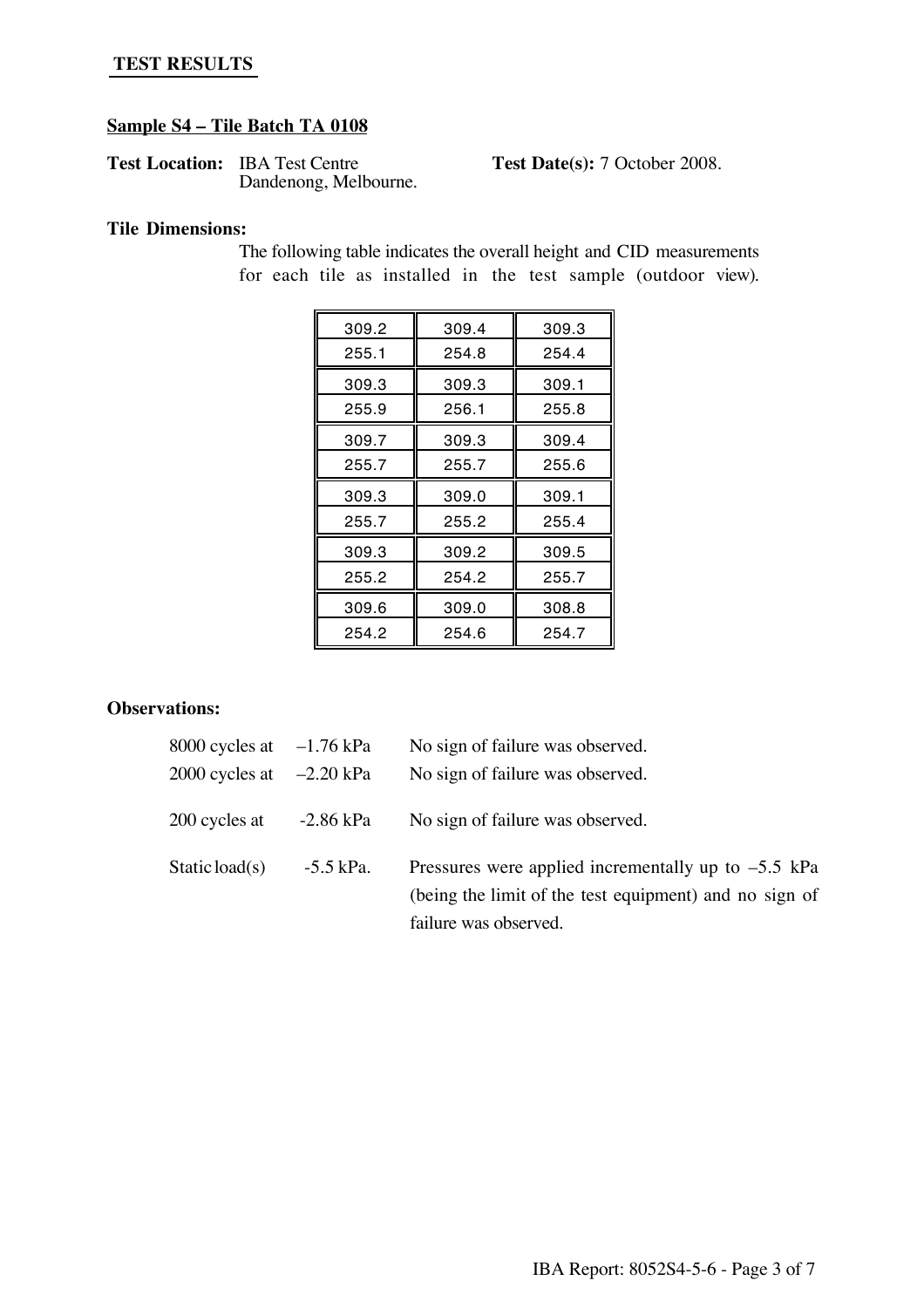# **Sample S5 – Tile Batch ST 0108**

| <b>Test Location: IBA Test Centre</b> |  |
|---------------------------------------|--|
| Dandenong, Melbourne.                 |  |

**Test Date(s):** 7 October 2008.

# **Tile Dimensions:**

The following table indicates the overall height and CID measurements for each tile as installed in the test sample (outdoor view).

| 310.2 | 310.3 |
|-------|-------|
| 255.5 | 255.1 |
| 310.3 | 310.9 |
| 255.3 | 255.5 |
| 309.3 | 308.9 |
| 255.4 | 254.7 |
| 309.8 | 308.6 |
| 255.1 | 255.0 |
| 309.4 | 309.6 |
| 254.5 | 255.1 |
| 309.9 | 310.1 |
| 255.3 | 254.5 |
|       |       |

## **Observations:**

| 8000 cycles at $-1.76$ kPa | No sign of failure was observed.                                                                                                                          |
|----------------------------|-----------------------------------------------------------------------------------------------------------------------------------------------------------|
| 2000 cycles at $-2.20$ kPa | No sign of failure was observed.                                                                                                                          |
| $-2.86$ kPa                | No sign of failure was observed.                                                                                                                          |
| $-5.2$ kPa.                | Pressures were applied incrementally up to $-5.2$ kPa<br>(being the limit of the test equipment) and no sign of<br>failure was observed.                  |
| $+5.0$ kPa                 | No sign of failure was observed.                                                                                                                          |
| $+5.2$ kPa                 | The load was sustain for 20 seconds and then the<br>bottom and second bottom tiles on the left side of the<br>sample broke vertically down their centres. |
|                            |                                                                                                                                                           |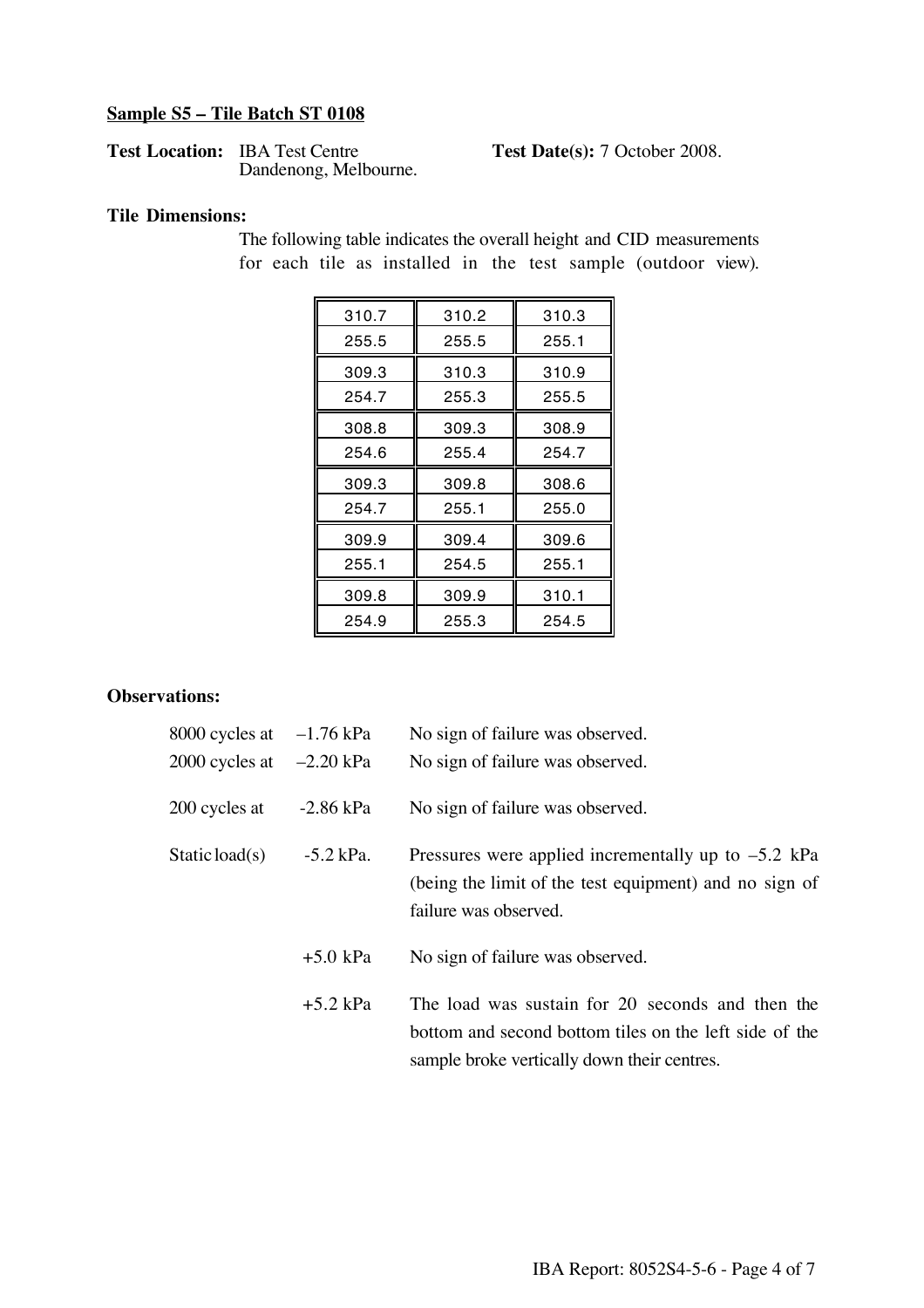# **Sample S6 – Tile Batch GI 0108**

#### **Test Location:** IBA Test Centre **Test Date(s):** 8 October 2008. Dandenong, Melbourne.

#### **Tile Dimensions:**

The following table indicates the overall height and CID measurements for each tile as installed in the test sample (outdoor view).

| 310.5 | 310.3 | 309.7 |
|-------|-------|-------|
| 255.5 | 255.1 | 254.4 |
| 310.2 | 310.3 | 310.0 |
| 255.2 | 255.5 | 255.0 |
| 310.5 | 310.3 | 309.6 |
| 255.4 | 255.2 | 255.2 |
| 310.3 | 310.2 | 310.2 |
| 255.1 | 255.3 | 255.1 |
| 309.9 | 309.8 | 309.7 |
| 254.8 | 255.1 | 253.4 |
| 310.2 | 310.3 | 310.3 |
| 255.0 | 254.5 | 254.1 |

## **Observations:**

| 8000 cycles at $-1.76$ kPa |             | No sign of failure was observed.                                                                                                                                   |
|----------------------------|-------------|--------------------------------------------------------------------------------------------------------------------------------------------------------------------|
| 2000 cycles at $-2.20$ kPa |             | No sign of failure was observed.                                                                                                                                   |
| 200 cycles at              | $-2.86$ kPa | No sign of failure was observed.                                                                                                                                   |
| Static load(s)             | $-4.6$ kPa  | Pressures were applied incrementally up to $-4.6$ kPa<br>and no sign of failure was observed.                                                                      |
|                            | $-4.9$ kPa  | The top right tile broke off from the clips. It appeared<br>the tile broke at the bottom clips first. There was no<br>damage or deformation apparent on the clips. |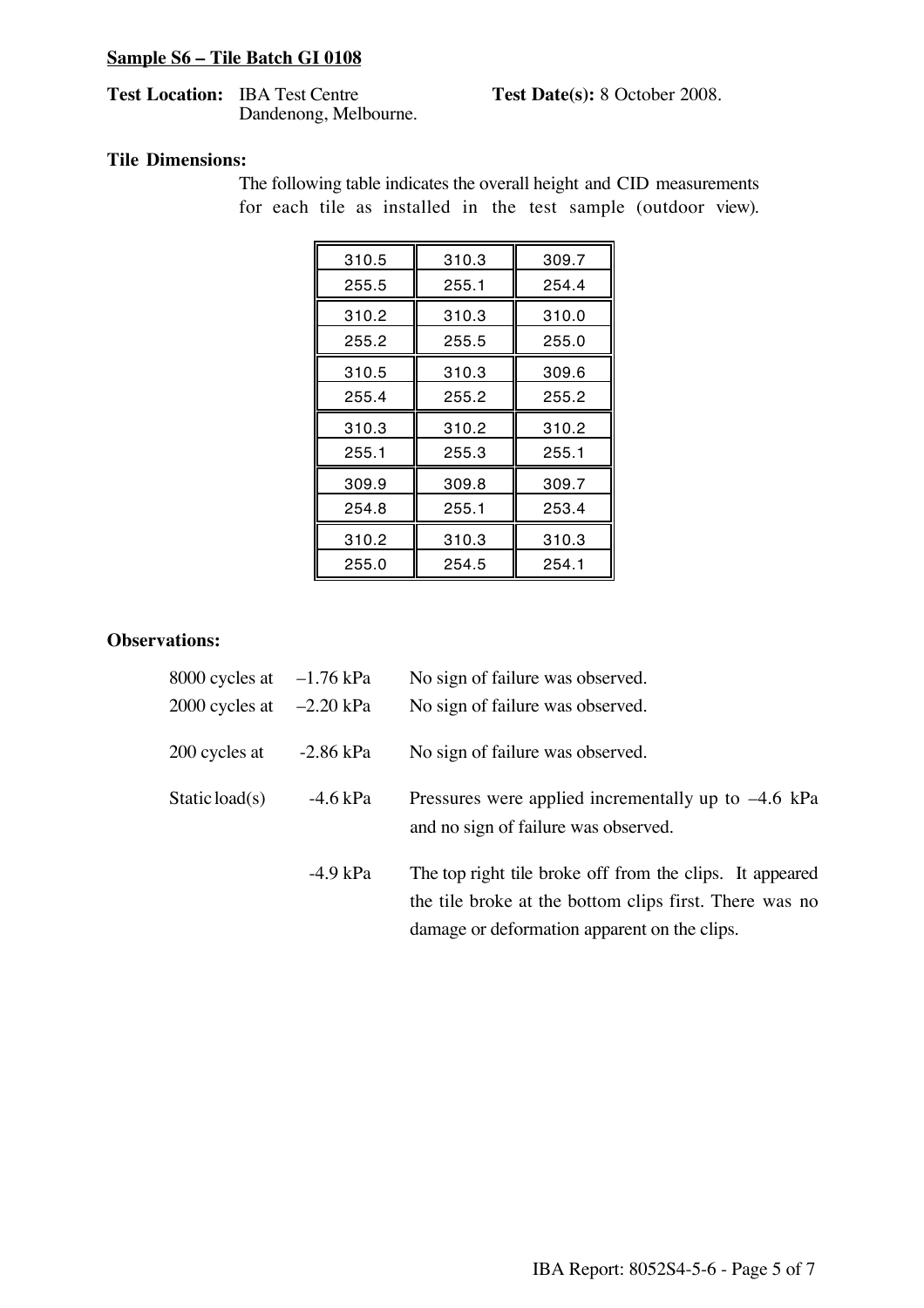## **Requirement:**

AS1562.1 Design and installation of sheet roof and wall cladding, specifies that the cladding system remain substantially in position, notwithstanding any permanent distortion, fracture or damage that might occur in the sheeting or fastenings.

## **Conclusion:**

The test samples passed the test requirements of Australian Standard AS4040 Methods of testing sheet roof and wall cladding at the following strength limit state pressures:

| <b>Cyclone Regions:</b>     | -4.4 kPa |                                         |
|-----------------------------|----------|-----------------------------------------|
| <b>Non-cyclone Regions:</b> |          | <b>-4.6 kPa</b> (based on Sample S6)    |
|                             |          | $+5.0 \text{ kPa}$ (based on Sample S5) |

**DISTRIBUTION:** Ian Bennie & Associates......................2 Derek Dubout 14 November 2008 Austral Bricks P/L................................ PDF